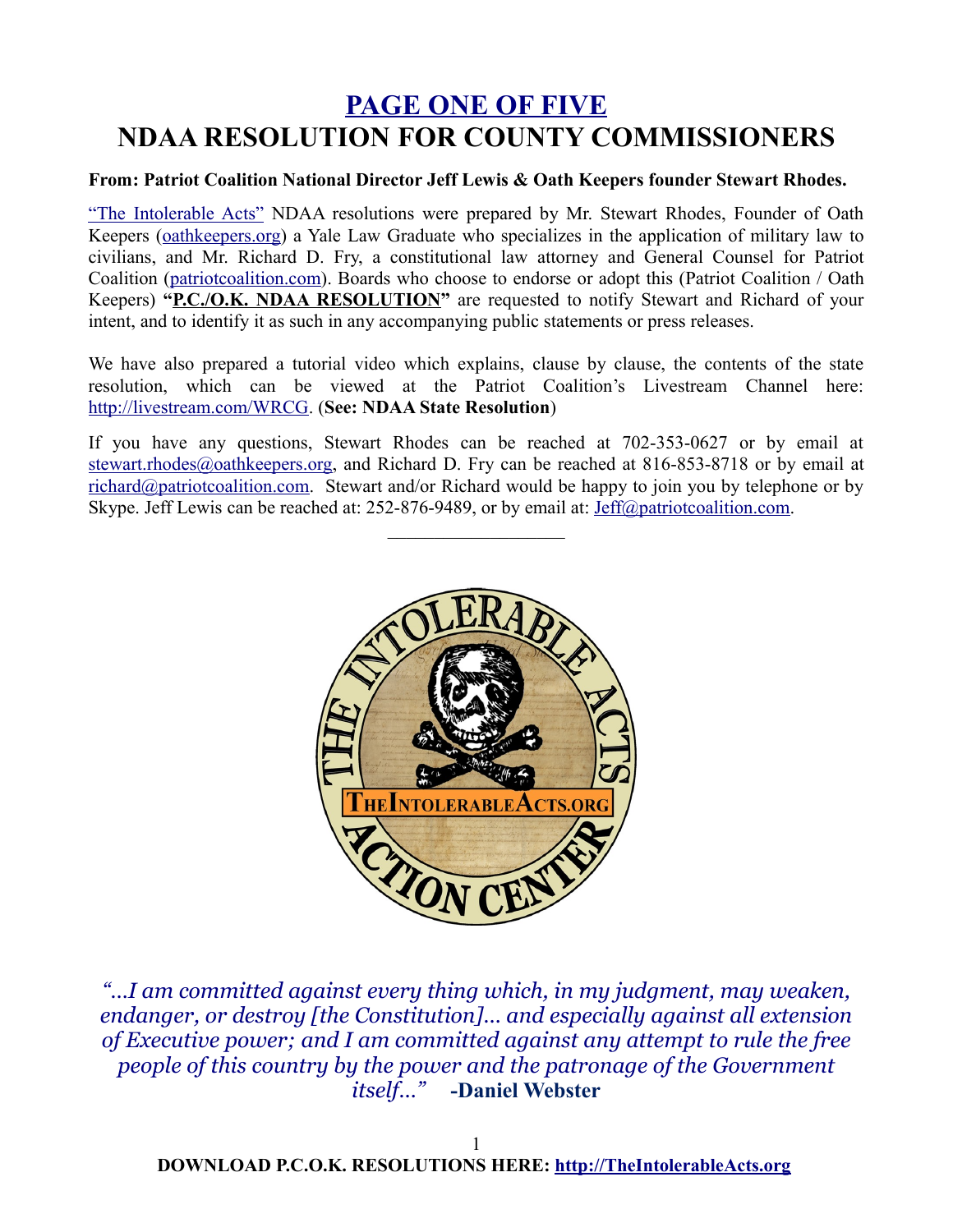### **PAGE TWO OF FIVE**

**This is being submitted to the County Commissioners of Huerfano County Colorado by Bruce Kettler of** *We Are Change Huerfano***. I am requesting a hearing be scheduled with the County Commissioners on this matter as soon as possible. Please inform me of available date and time.**

**[www.wearechangehuerfano.us](http://www.wearechangehuerfano.us/)**



**Telephone: 719-580-4832 Fax: 888-745-4342**

# **P O Box 471 Walsenburg, CO 81089**

## **USA**

**County Commissioners are urged to visit the above website for a partial history of Sheriffs and Counties countering federal tyranny.**

**Commissioners can see a documentary video about the originators of tyranny in the U.S., and written details of U.S. Constitution 10th Amendment case history, particularly with Sheriff Richard Mack's countering a Federal Law in his county, in the U.S. Supreme Court.**

2 **DOWNLOAD P.C.O.K. RESOLUTIONS HERE: [http://TheIntolerableActs.org](http://TheIntolerableActs.org/)**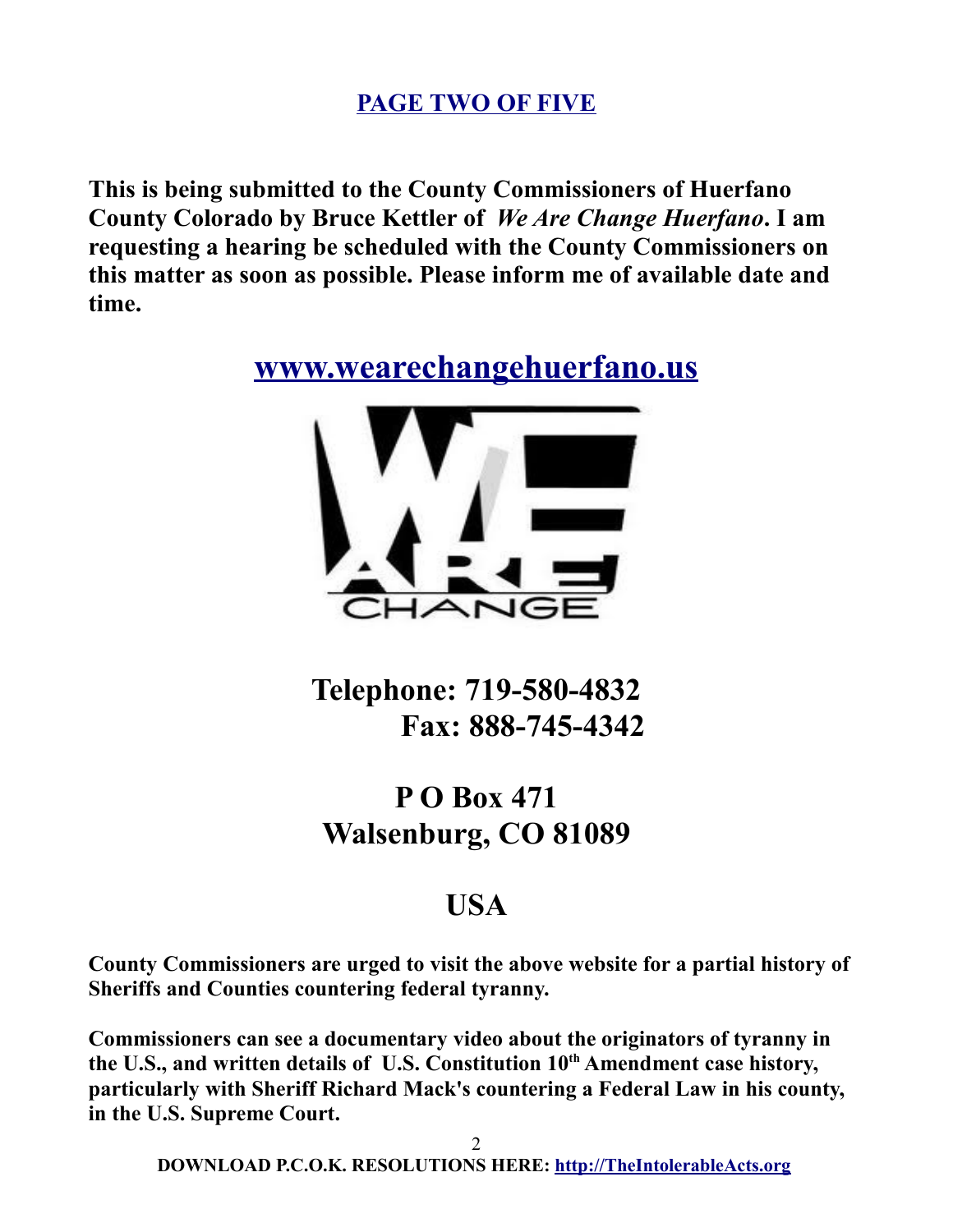### **PAGE THREE OF FIVE**

## **RESOLUTION OF THE BOARD OF COMMISSIONERS, HUERFANO COUNTY, COLORADO**

### **STANDING IN OPPOSITION TO THE PROVISIONS IN THE NATIONAL DEFENSE AUTHORIZATION ACT FOR FISCAL YEAR 2012 WHICH AUTHORIZE MILITARY DETENTION AND TRIAL OF U.S. CITIZENS AND LAWFUL RESIDENTS IN DIRECT VIOLATION OF THE UNITED STATES CONSTITUTION AND THE CONSTITUTION AND BILL OF RIGHTS OF THE STATE OF COLORADO.**

**WHEREAS**, on Dec. 15, 2011, on the 220th anniversary of the Bill of Rights, the United States Senate passed the Conference Report to House of Representative bill H.R. 1540, the "NATIONAL DEFENSE AUTHORIZATION ACT FOR FISCAL YEAR 2012 (NDAA),"

**WHEREAS**, on Dec. 31, 2011, President Barack Obama signed the Conference Report to House of Representative Bill H.R. 1540, the NDAA, into law,

**WHEREAS**, the NDAA contains numerous provisions repugnant to, and destructive of, the constitutions and Bill of Rights of the United States of America, and this state,

**WHEREAS**, the United States Constitution and the constitution of this state are infringed and/or usurped by provisions in the NDAA which authorize the application of: military force (including assassination), indefinite military detention without trial, military trial, and rendition to foreign countries and foreign entities of any person, including American citizens and lawful resident aliens, at the discretion of the President or a subordinate within the Department of Defense,

**WHEREAS**, the support in any way of a law considered unconstitutional is inconsistent with state officials' oath to support the U.S. Constitution.

**WHEREAS**, the citizens of this state, and the Republic, are entitled to protection under allegiance, and subject to the protection of the Constitution of the United States, anywhere in the world.

**WHEREAS**, according to the *New York Times*, on September 12, 2012 Federal Judge Katherine B. Forrest "...blocked the government from enforcing a controversial statute [NDAA] about the indefinite detention without trial of terrorism suspects. " Then, on October 2, 2012 a 3 judge panel, that had been appointed by Obama, ruled against Judge Forrest's decision.

3

#### **DOWNLOAD P.C.O.K. RESOLUTIONS HERE: [http://TheIntolerableActs.org](http://TheIntolerableActs.org/)**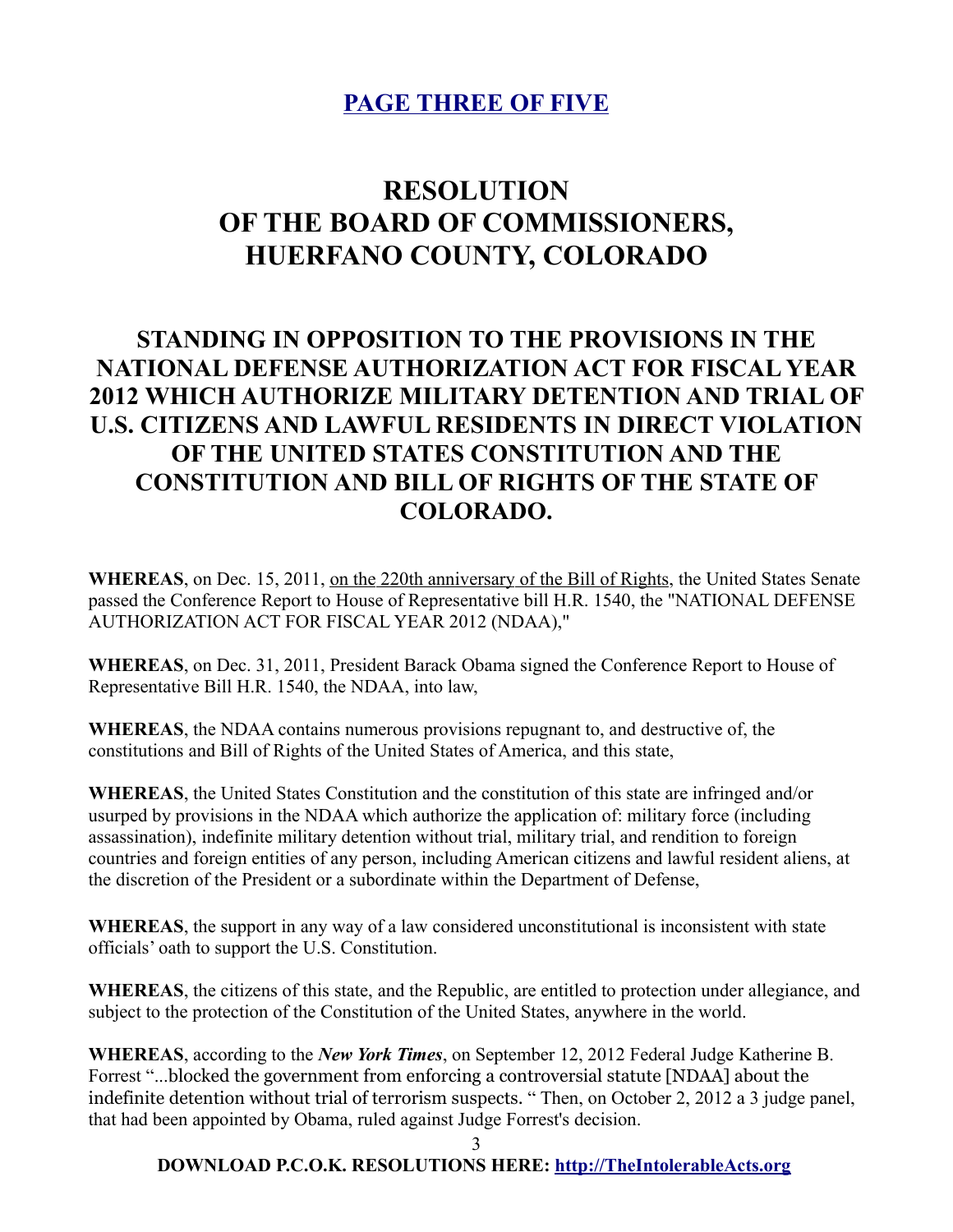#### **PAGE FOUR OF FIVE**

**WHEREAS,** in El Paso County Colorado a resolution to nullify the unconstitutional NDAA provisions was passed and signed by the County Commissioners with support from the El Paso County Sheriff's office. The Virginia legislature overwhelmingly passed a law that forbids state agencies from cooperating with any federal attempt to exercise the indefinite detention without due process provisions written into sections 1021 and 1022 of the National Defense Authorization Act.

**THEREFORE**, it is resolved that the Huerfano County Board of Commissioners reject all unconstitutional parts of the NDAA for Fiscal Year 2012 (NDAA), and in particular, regarding this resolution, sections 1021 and 1022, in contravention of the Rights of the People and sovereignty of this state and exceed the Constitution's limits of authority granted the federal government, and demand the Legislature and governor of this state by resolution direct this state's Congressional delegation to immediately commence efforts to repeal aforementioned sections, which are repugnant to the sovereign rights of the citizens of this state and are usurpations of authority by the federal government,

**BE IT FURTHER RESOLVED**, the board of commissioners directs the sheriff of this county to develop and implement a policy consistent with this resolution, including interposing the sheriff's department in defense of the unalienable Rights of the People.

**BE IT FURTHER RESOLVED**, the Legislature and Governor of this state are directed, in pursuance of their oaths of office, and their duty to protect the Constitution, to enact laws prohibiting any official, employee, agent, or citizen of this state, or any other person, or of any of its subdivisions, from aiding, abetting, assisting, enforcing, or in any way supporting any official, employee, or agent of the United States Government, including any of its military forces or paramilitary forces under its direction or control, from enforcing or applying sections 1021 and 1022 of the NDAA, or any part thereof, against any person within this state, including citizens and lawful resident aliens, including by capturing or arresting such individuals, and establishing that all who violate such law be subject to criminal penalties,

**BE IT FURTHER RESOLVED, the Legislature and Governor of this state are directed, in pursuance** of their oaths of office, and their duty to protect the Constitution, to enact laws prohibiting any official, employee, or agent of the United States Government, including any of its military forces or paramilitary forces under its direction or control, or that of any foreign military or foreign entity from enforcing or applying sections 1021 and 1022 of the NDAA, or any part thereof, against any person within this state including citizens and lawful resident aliens, including by capturing or arresting such individuals, and establishing that all who violate such laws be subject to criminal penalties.